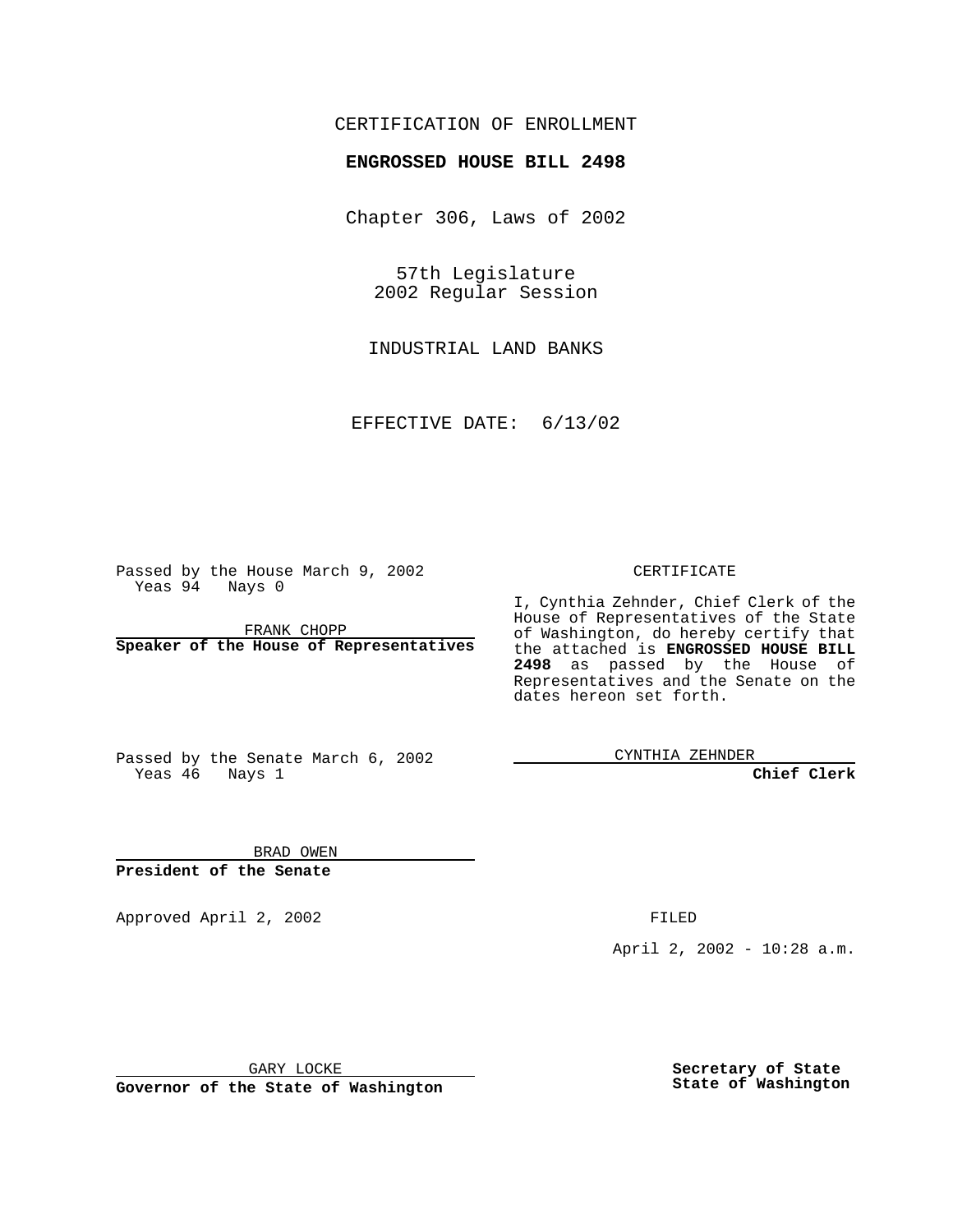## **ENGROSSED HOUSE BILL 2498** \_\_\_\_\_\_\_\_\_\_\_\_\_\_\_\_\_\_\_\_\_\_\_\_\_\_\_\_\_\_\_\_\_\_\_\_\_\_\_\_\_\_\_\_\_\_\_

\_\_\_\_\_\_\_\_\_\_\_\_\_\_\_\_\_\_\_\_\_\_\_\_\_\_\_\_\_\_\_\_\_\_\_\_\_\_\_\_\_\_\_\_\_\_\_

#### AS AMENDED BY THE SENATE

Passed Legislature - 2002 Regular Session

#### **State of Washington 57th Legislature 2002 Regular Session**

**By** Representatives Fromhold, Dunn, Jarrett, Ogden, Lovick, Dunshee, Schmidt, Conway, Linville, Miloscia and Anderson

Read first time 01/18/2002. Referred to Committee on Local Government & Housing.

1 AN ACT Relating to establishing a pilot program authorizing 2 designation of industrial land banks outside urban growth areas under 3 certain circumstances; and amending RCW 36.70A.367.

4 BE IT ENACTED BY THE LEGISLATURE OF THE STATE OF WASHINGTON:

5 **Sec. 1.** RCW 36.70A.367 and 2001 c 326 s 1 are each amended to read 6 as follows:

 (1) In addition to the major industrial development allowed under 8 RCW 36.70A.365, a county ((required or choosing to plan)) planning under RCW 36.70A.040 that meets the criteria in subsection (9) or (10) of this section may establish, in consultation with cities consistent with provisions of RCW 36.70A.210, a process for designating a bank of no more than two master planned locations for major industrial activity outside urban growth areas.

 (2) A master planned location for major industrial developments outside an urban growth area may be included in the urban industrial land bank for the county if criteria including, but not limited to, the following are met:

18 (a) New infrastructure is provided for and/or applicable impact 19 fees are paid;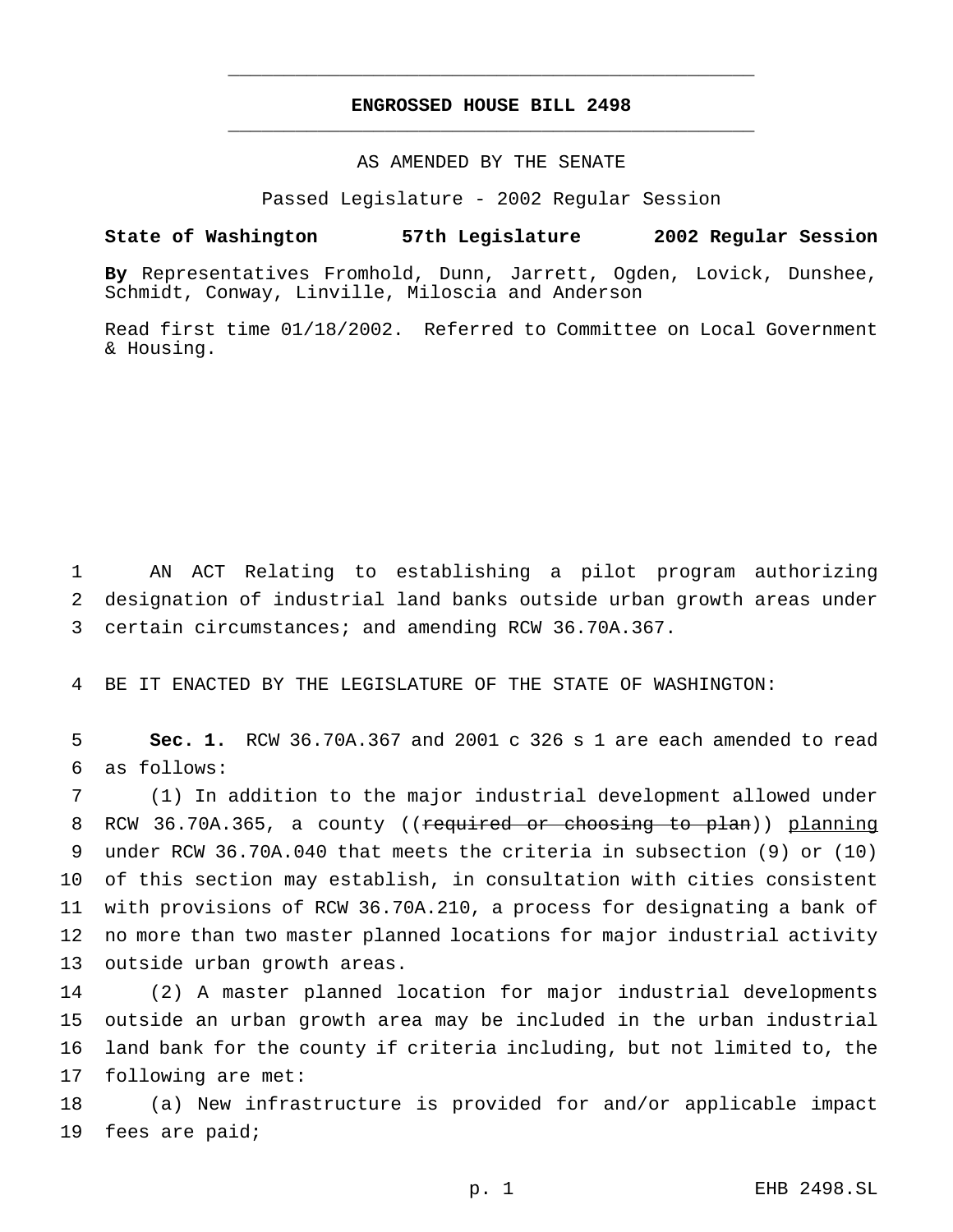(b) Transit-oriented site planning and traffic demand management programs are implemented;

 (c) Buffers are provided between the major industrial development and adjacent nonurban areas;

 (d) Environmental protection including air and water quality has been addressed and provided for;

 (e) Development regulations are established to ensure that urban growth will not occur in adjacent nonurban areas;

 (f) Provision is made to mitigate adverse impacts on designated agricultural lands, forest lands, and mineral resource lands;

 (g) The plan for the major industrial development is consistent with the county's development regulations established for protection of 13 critical areas; ((and))

 (h) An inventory of developable land has been conducted as provided 15 in RCW 36.70A.365*i* 

 (i) An interlocal agreement related to infrastructure cost sharing 17 and revenue sharing between the county and interested cities are established;

19 (j) Provisions are established for determining the availability of alternate sites within urban growth areas and the long-term annexation 21 feasibility of land sites outside of urban growth areas; and

22 (k) Development regulations require the industrial land bank site to be used primarily for locating industrial and manufacturing 24 businesses and specify that the gross floor area of all commercial and service buildings or facilities locating within the industrial land 26 bank shall not exceed ten percent of the total gross floor area of buildings or facilities in the industrial land bank. The commercial 28 and service businesses operated within the ten percent gross floor area limit shall be necessary to the primary industrial or manufacturing businesses within the industrial land bank. The intent of this 31 provision for commercial or service use is to meet the needs of 32 employees, clients, customers, vendors, and others having business at 33 the industrial site and as an adjunct to the industry to attract and 34 retain a quality work force and to further other public objectives, such as trip reduction. Such uses would not be promoted to attract additional clientele from the surrounding area. The commercial and service businesses should be established concurrently with or subsequent to the industrial or manufacturing businesses.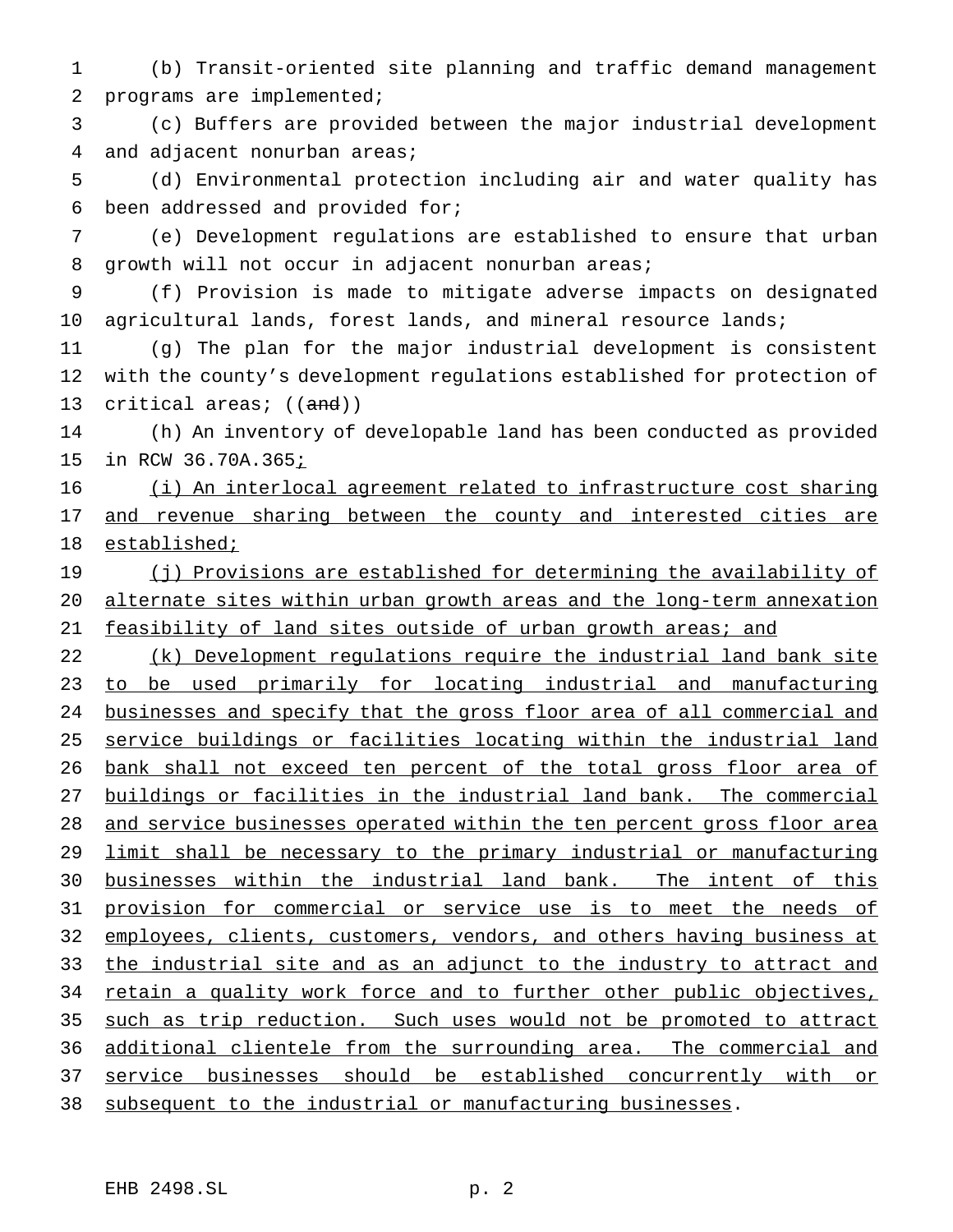(3) In selecting master planned locations for inclusion in the urban industrial land bank, priority shall be given to locations that are adjacent to, or in close proximity to, an urban growth area.

 (4) Final approval of inclusion of a master planned location in the urban industrial land bank shall be considered an adopted amendment to the comprehensive plan adopted pursuant to RCW 36.70A.070, except that RCW 36.70A.130(2) does not apply so that inclusion or exclusion of master planned locations may be considered at any time.

 (5) Once a master planned location has been included in the urban industrial land bank, manufacturing and industrial businesses that qualify as major industrial development under RCW 36.70A.365 may be located there.

 (6) Nothing in this section may be construed to alter the requirements for a county to comply with chapter 43.21C RCW.

 (7)(a) The authority of a county meeting the criteria of subsection (9) of this section to engage in the process of including or excluding master planned locations from the urban industrial land bank shall 18 terminate on December 31, ((<del>1999</del>)) 2007. However, any location 19 included in the urban industrial land bank on or before December 31, 20 ((1999)) 2007, shall be available for major industrial development as 21 long as the criteria of subsection (2) of this section are met.  $\underline{A}$  county that has established or proposes to establish an industrial land bank pursuant to this section shall review the need for an industrial land bank within the county, including a review of the availability of 25 land for industrial and manufacturing uses within the urban growth 26 area, during the review and evaluation of comprehensive plans and development regulations required by RCW 36.70A.130.

 (b) The authority of a county meeting the criteria of subsection (10) of this section to engage in the process of including or excluding master planned locations from the urban industrial land bank terminates on December 31, 2002. However, any location included in the urban industrial land bank on December 31, 2002, shall be available for major industrial development as long as the criteria of subsection (2) of this section are met.

 (8) For the purposes of this section, "major industrial development" means a master planned location suitable for manufacturing or industrial businesses that: (a) Requires a parcel of land so large that no suitable parcels are available within an urban growth area; or (b) is a natural resource-based industry requiring a location near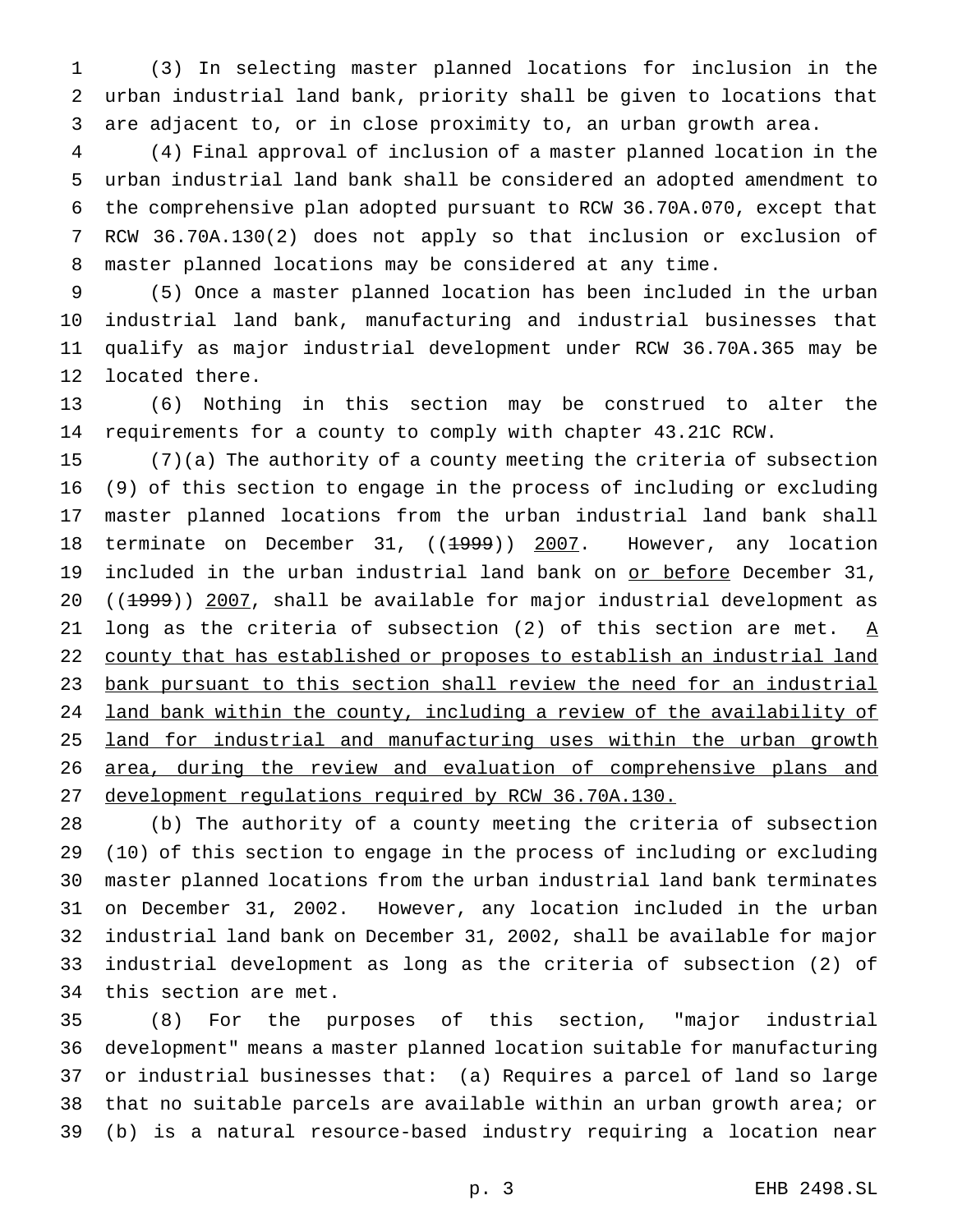agricultural land, forest land, or mineral resource land upon which it is dependent; or (c) requires a location with characteristics such as proximity to transportation facilities or related industries such that there is no suitable location in an urban growth area. The major industrial development may not be for the purpose of retail commercial development or multitenant office parks.

 (9) This section and the termination date specified in subsection (7)(a) of this section apply to a county that at the time the process is established under subsection (1) of this section:

 (a) Has a population greater than two hundred fifty thousand and is part of a metropolitan area that includes a city in another state with 12 a population greater than two hundred fifty thousand;

 (b) Has a population greater than one hundred forty thousand and is 14 adjacent to another country;  $((or))$ 

 (c) Has a population greater than forty thousand but less than seventy-five thousand and has an average level of unemployment for the preceding three years that exceeds the average state unemployment for 18 those years by twenty percent; and

- 19 (i) Is bordered by the Pacific Ocean;  $((\theta \cdot \mathbf{r}))$
- (ii) Is located in the Interstate 5 or Interstate 90 corridor; or

21 (iii) Is bordered by Hood Canal;

22 (d) Is east of the Cascade divide; and

23 (i) Borders another state to the south; or

 (ii) Is located wholly south of Interstate 90 and borders the 25 Columbia river to the east; or

 (e) Has an average level of unemployment for the preceding three 27 years that exceeds the average state unemployment for those years by twenty percent, and is bordered by the Pacific Ocean and by Hood Canal.

 (10) This section and the termination date specified in subsection (7)(b) of this section apply to a county that at the time the process is established under subsection (1) of this section:

 (a) Has a population greater than forty thousand but fewer than 33 eighty thousand;

 (b) Has an average level of unemployment for the preceding three years that exceeds the average state unemployment for those years by 36 twenty percent; and

(c) Is located in the Interstate 5 or Interstate 90 corridor.

 (11) Any location included in an industrial land bank pursuant to section 2, chapter 289, Laws of 1998, section 1, chapter 402, Laws of